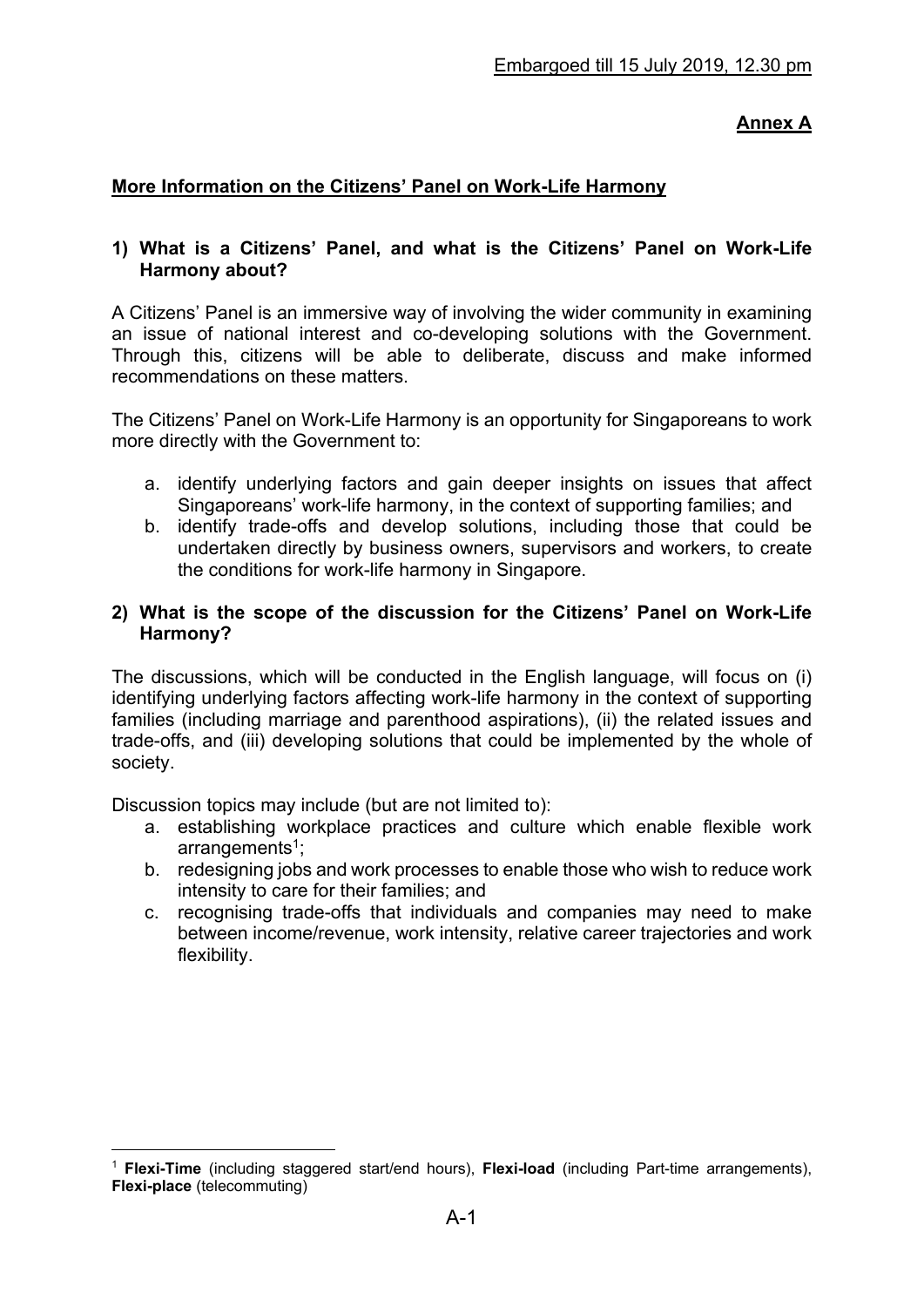# **3) When will the Panel be held?**

Participants will come together over four Saturdays (28 September, 12 October, 26 October, 9 November 2019) from 9.30 am to 5 pm.

## **4) Who will make up the Panel?**

All Singapore Citizens aged 21 years and above are welcome to apply to be a part of the Panel. From the applications, about 50 members of public from different walks of life will be selected to form the Panel. They will include employers from different industries, employees with different employment status (e.g. full-time, part-time, freelancers), individuals with different marital status, and those with various family responsibilities (e.g. parents or caregivers to other family members).

## **5) What is expected of participants?**

Participants should bring with them a keen interest in improving workplace norms and practices and be open to hear from others who may hold different perspectives.

Given the extended discussions and deliberations of the sessions as a Panel, we seek participants' understanding that we will need them to commit for four full-day (9.30am to 5.00pm) Saturday sessions (28 September, 12 October, 26 October and 9 November 2019). We regret to inform that we will not be able to accommodate part absences from any of the sessions.

## **6) What will it be like to be part of this Panel?**

The Panel will offer participants an opportunity to exchange views and work more directly with the Government on ways to achieve work-life harmony. They will deliberate on practical challenges and trade-offs, and make recommendations to strengthen support for Singaporeans in managing their work and family commitments, including fulfilling marriage and parenthood aspirations, and caring for other family members.

The participants will examine issues related to work-life harmony in small discussion groups, and brainstorm ways to address them. During the process, participants will be supported with access to more information than what is made available in typical engagement sessions. For example, participants will be able to engage a panel of subject-matter experts (e.g. human resource professionals, business leaders, and organisations that work with families) who will provide information and advice on worklife matters (e.g. existing measures, statistics, examples from other countries), to help them make informed recommendations.

Over six weeks of involvement, participants will learn more about work-life issues, have robust and in-depth discussions, and prepare a report of their recommendations that will be presented to the Government. The Government will subsequently provide a response to the Panel's recommendations.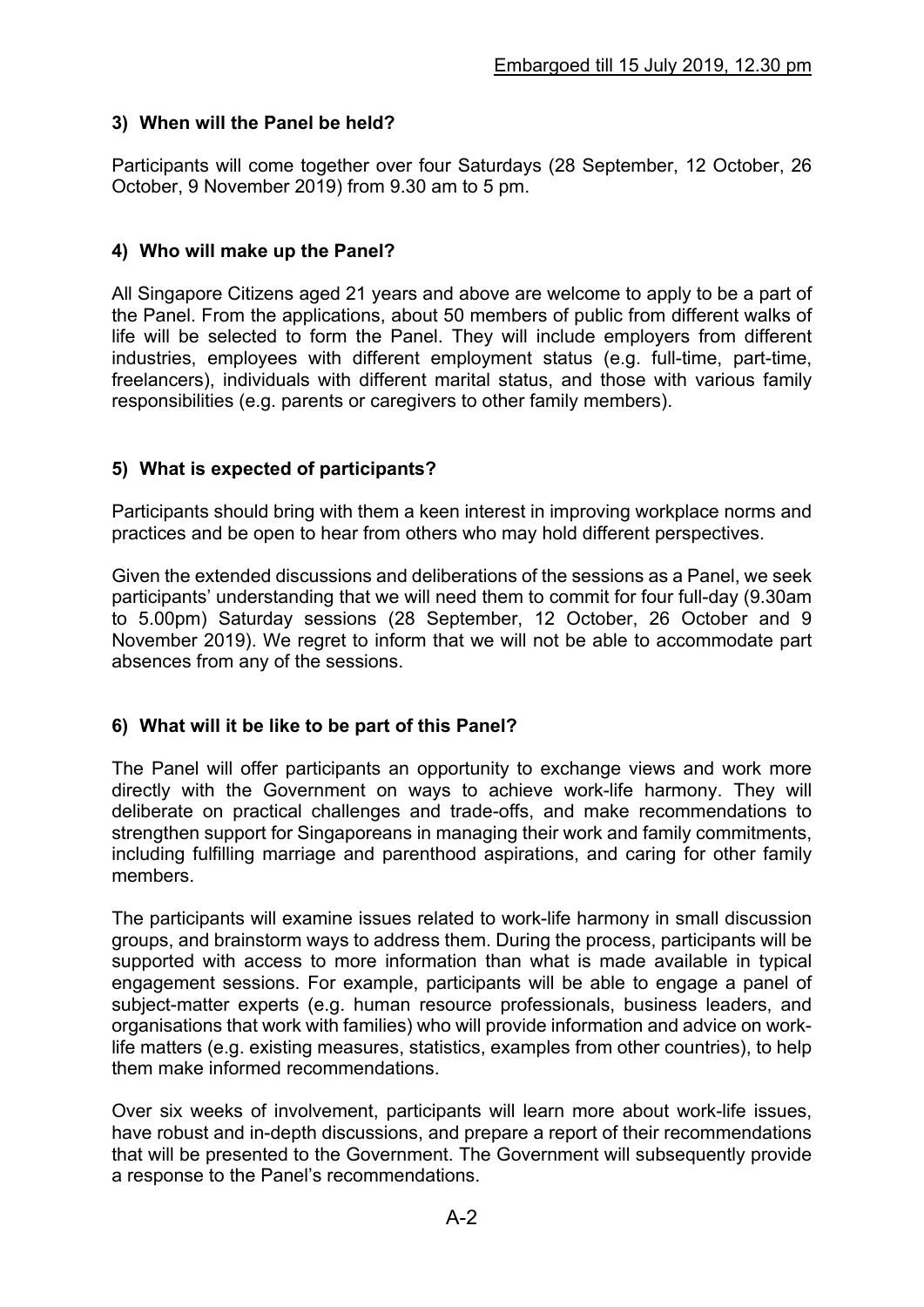## **7) How can interested Singaporeans apply to be part of the Panel?**

Interested citizens who wish to participate in the Panel can apply at http://www.ideas.gov.sg/public/CitizensPanel\_WorkLifeHarmony from 15 to 31 July or call +65 6516 5603 (between 9am and 5pm, from Monday to Friday). Selected participants will be informed by early-September 2019.

### **8) Whom do I contact should I have queries on the Citizens' Panel?**

For queries on the Citizens' Panel, please email your query to SG\_Play\_A\_Part@pmo.gov.sg.

#### **9) When will the Panel be expected to submit their recommendations to the Government?**

The Panel will submit their recommendations at the last session on 9 November 2019.

### **10) Why the need for a Citizens' Panel on Work-Life Harmony when we have been grappling with work-life balance issues for a long time?**

Workplace culture and social norms are powerful influences on people's choices at work and in their personal lives, including their decisions on dating, marriage, having children and caring for family members. While there have already been efforts to support more family-friendly workplace practices (please refer to Question 12 below), it is timely to review these efforts, build on them and also seek fresh ideas on how to create the conditions for work-life harmony for Singaporeans. Citizens on the Panel will deliberate on the potential benefits and trade-offs of their recommendations, and co-develop and deliver solutions which can better support Singaporeans in this aspect.

#### **11) How is the Citizens' Panel on Work-Life Harmony different from other engagement/feedback sessions?**

The Citizens' Panel on Work-Life Harmony is an opportunity for Singaporeans to go beyond contributing ideas, to co-creating solutions with the Government. They may even put some of the recommendations into action themselves. Panel participants take ownership of their ideas by formulating a set of their own recommendations at the end of the engagement sessions. This report will be presented to the NPTD and MOM, who will subsequently provide a response to the Panel's proposed recommendations.

#### **12) What measures are currently in place to support Singaporeans in achieving work-life harmony?**

Today, parents are eligible for 22 weeks of leave in the child's first year, which include:

a. 16 weeks' paid Maternity Leave for working mothers